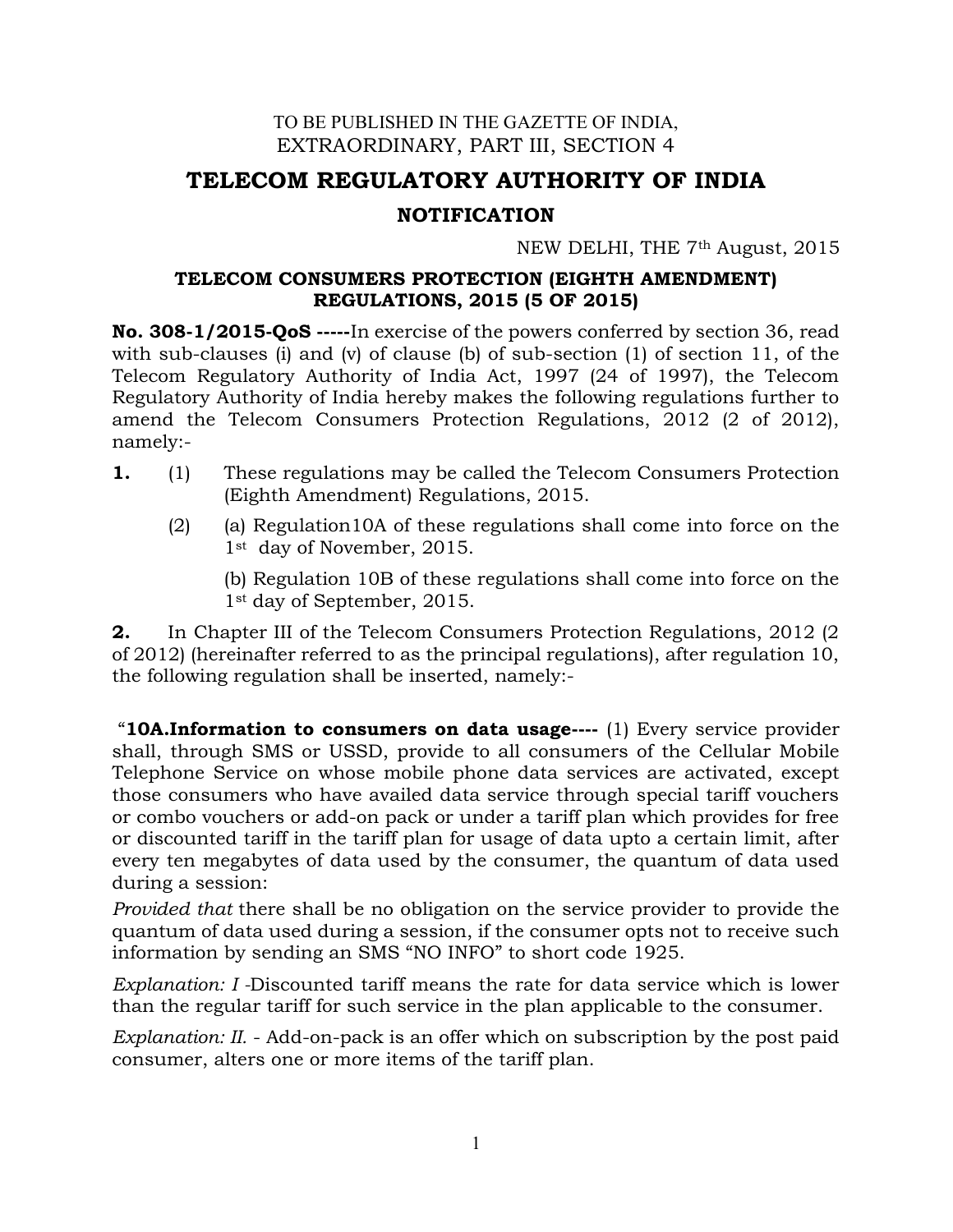(2) Every service provider shall, through SMS or USSD, provide to all consumers of the Cellular Mobile Telephone Service, who have availed data service through Special Tariff Voucher or Combo Voucher or add-on pack or under a tariff plan which provides for free or discounted tariff for usage of data upto a certain limit, an alert each time, immediately, -

(a) on consumption of –

- (i) fifty percent of data;
- (ii) ninety percent of data; and

(iii) one hundred percent of data, available in the account of the consumer; or

(b) when the quantum of data available in the account of the consumer reaches-

- (i) five hundred megabytes;
- (ii) one hundred megabytes; and
- (iii) ten megabytes.

(3) After the consumer, referred to in sub-regulation (2), has consumed ninety percent of the data or the quantum of data available in his account reaches ten megabytes, the service provider shall provide to the consumer, through SMS or USSD, the details of tariff applicable on usage of data beyond the quantum of data available in the account of the consumer.

(4) Every service provider shall, through SMS or USSD, provide to all consumers of the Cellular Mobile Telephone Service, having international roaming facility on their mobile connection, an alert, immediately after the consumer roams outside the territory of India, advising the consumer to deactivate the data services in his mobile phone if he does not intend to use data services while roaming outside the country.

**10B. Activation or deactivation of data services-----(1)** No service provider shall activate or deactivate the data service on the Cellular Mobile Telephone connection of a consumer without his explicit consent:

Provided that nothing contained in this sub-regulation shall apply for usage of data service through Special Tariff Voucher or Combo Voucher or add-on pack till the expiry of the validity period of such voucher or add-on pack, or on consumption of entire data by the consumer, whichever is earlier.

(2) Every Cellular Mobile Telephone Service provider shall provide toll free short code 1925 for receiving request of the consumer for activation and deactivation of data service.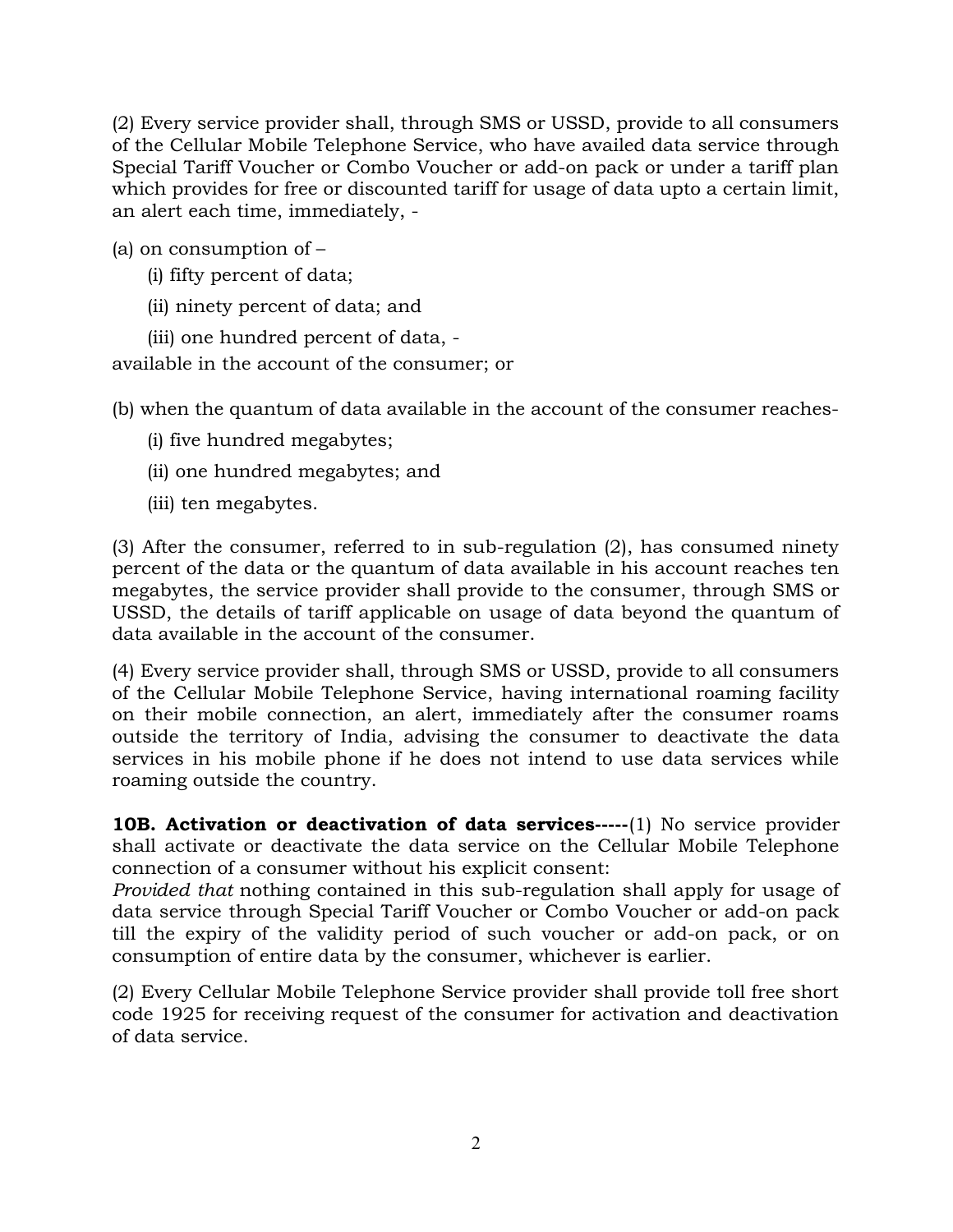(3) The request and consent of the consumer for activation or deactivation of data service shall be obtained in accordance with the procedure specified in Schedule-III.

(4) Every Cellular Mobile Telephone service provider shall send an SMS to the consumer, on whose Cellular Mobile Telephone connection the data service is activated, within thirty days from first day of September two thousand and fifteen and at periodic interval not exceeding six months, informing him about the procedure for deactivation of data service specified in Schedule-III."

3. In the principal regulations, after Schedule-II, Schedule-III shall be inserted.

#### (N. Parameswaran) Secretary-in-charge

Note.1.—The principal regulations were published in the Gazette of India, Extraordinary, Part III, Section4 dated the  $6<sup>th</sup>$  January, 2012 vide notification number No.308-5/2011-QOS dated the 6<sup>th</sup> January, 2012.

Note.2.–The principal regulations were amended vide Notification No.308- 5/2011-QOS and published in the Gazette of India, Extraordinary, Part III, Section 4 dated the 11<sup>th</sup>January, 2012.

Note.3.–The principal regulations were further amended vide Notification No.308-5/2011-QOS and published in the Gazette of India, Extraordinary, Part III, Section4 dated the 21stFebruary, 2012.

Note.4. –The principal regulations were further amended vide Notification No.308-5/2011-QOS and published in the Gazette of India, Extraordinary, Part III, Section4 dated the 7th March, 2012.

Note.5. – The principal regulations were further amended vide Notification No.308-5/2011-QOS and published in the Gazette of India, Extraordinary, Part III, Section 4 dated the 22nd October, 2012.

Note.6. – The principal regulations were further amended vide Notification No.308-5/2011-QOS and published in the Gazette of India, Extraordinary, Part III, Section 4 dated the 27th November, 2012.

Note.7. –The principal regulations were further amended vide Notification No.308-5/2011-QOS and published in the Gazette of India, Extraordinary, Part III, Section 4 dated the 21st February, 2013.

Note.8. –The principal regulations were further amended vide Notification No.308-3/2013-QOS and published in the Gazette of India, Extraordinary, Part III, Section 4 dated the 3rd December, 2013.

Note.9. –The Explanatory Memorandum explains the objects and reasons of the TelecomConsumers Protection (Eighth Amendment) Regulations, 2015 (5 of 2015).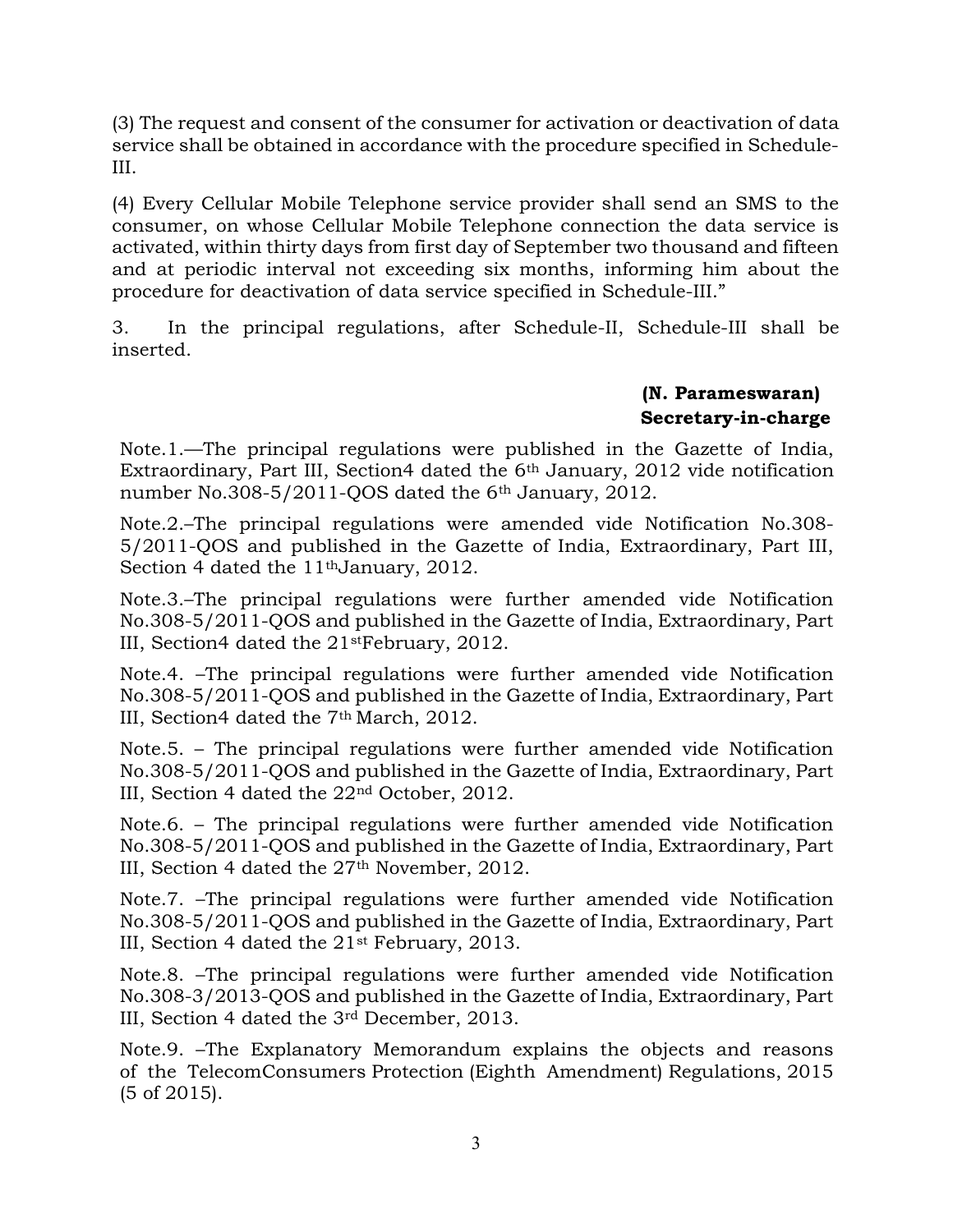#### SCHEDULE - III

#### Procedure for activation or deactivation of data services on request of the consumer through Interactive Voice Response (IVR) and SMS to toll free common short code 1925 under regulation 10B.

## (a) Through Interactive Voice Response (IVR):

**Step – 1.** On receipt of request from the consumer through IVR, the service provider shall provide to the consumer, over the recorded IVR, the choice of language for interaction, which shall be in English, Hindi and in the regional language;

**Step – 2.** The consumer is given an option to select the activation or deactivation of data service by pressing the appropriate key for the service to be activated or deactivated;

Step – 3. On pressing the appropriate key, an SMS shall be delivered to the consumer informing him that his request has been received and the service shall be activated or deactivated, as the case may be, within four hours and that he shall receive an SMS confirming action taken on his request;

**Step – 4.** In case the consumer presses an inappropriate key in step-3, IVR shall inform the consumer that the key pressed is wrong and the procedure listed at step-1 to step-3 shall be repeated;

**Step – 5.** In case the consumer again presses an inappropriate key in step-4, IVR shall inform that the key pressed is wrong and the call shall be transferred to a call centre agent who shall record the request of the consumer for activation or deactivation of data service, as the case may be, and shall inform the consumer that the service shall be activated or deactivated and that he shall receive an SMS confirming action taken on his request;

**Step – 6.** In case any key is not pressed for 10 seconds in step-2, the consumer shall be given an option advising him to press 0 to repeat, press 9 to connect to a call-center agent;

Step – 7. On pressing '9' in step-6, the call shall be transferred to a call centre agent who shall take the request of the consumer for activation or deactivation of data service, as the case may be, and shall inform the consumer that the service shall be activated or deactivated within four hours and he shall receive a SMS confirming action taken on his request;

Step – 8. An SMS shall be sent to the consumer, immediately after activation or deactivation of the service, as the case may be, informing him about the successful activation or deactivation of the service.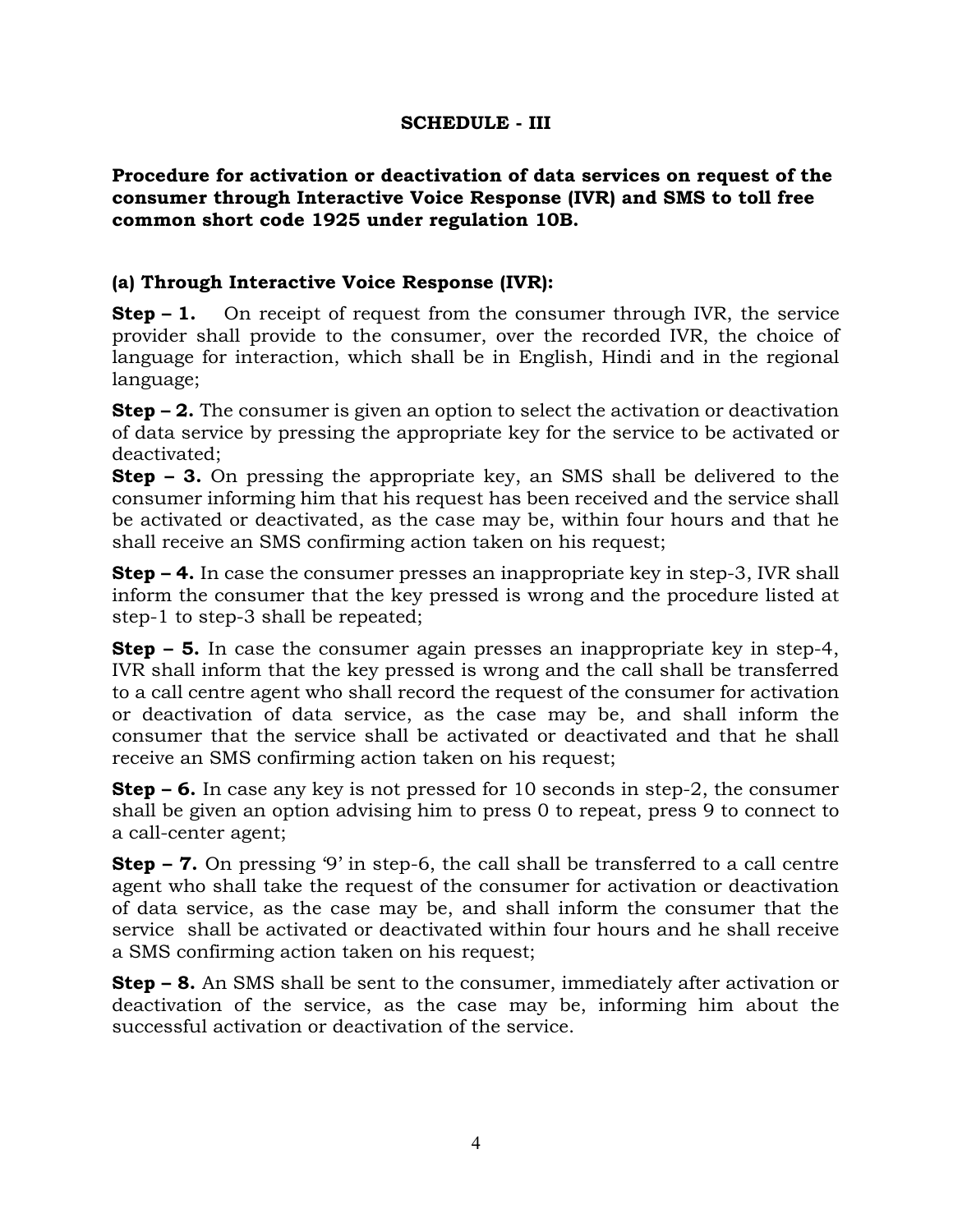## (b) Through SMS:

**Step – 1.** On receipt of a request on short code 1925 from the consumer to activate or deactivate data service, the consumer is informed through SMS to send "START" to 1925 for activation of data service and "STOP" to 1925 for deactivation of data service;

Step – 2. In case of receipt of an incorrect response from the consumer, an SMS shall be sent to the consumer advising him to send through SMS "START" to 1925 for activation of data service and "STOP" to 1925 for deactivation of data service;

Step – 3. On receipt of the request through SMS in step-1 or step-2, an SMS shall be delivered to the consumer informing him that the request to activate or deactivate the requested data service, as the case may be, has been received and the service shall be activated or deactivated within four hours and that he shall receive an SMS confirming action taken on his request;

Step – 4. An SMS shall be sent to the consumer, immediately after activation or deactivation of the service, as the case may be, informing him about the successful activation or deactivation of the service.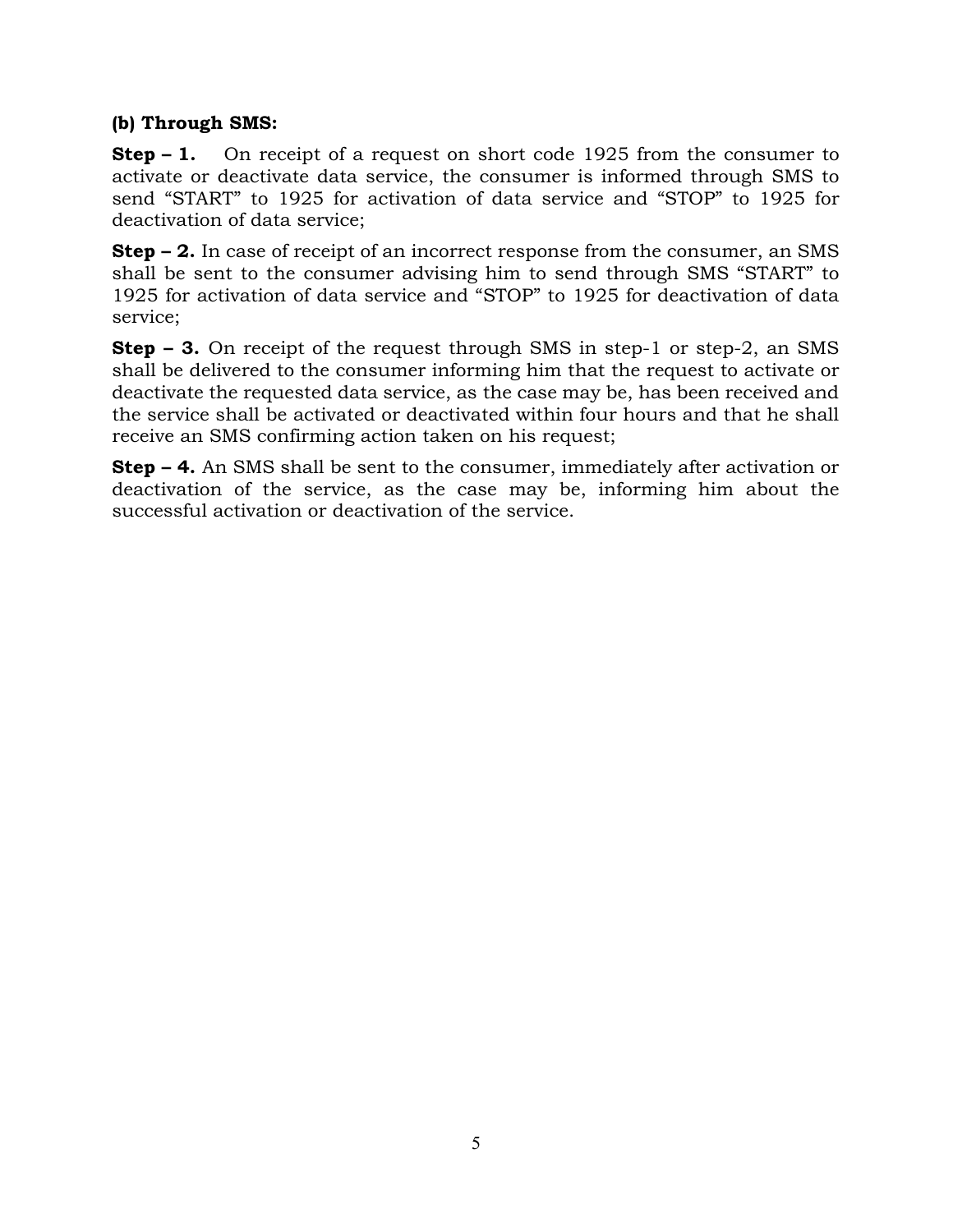#### Explanatory Memorandum

TRAI had issued the Telecom Consumers Protection Regulations, 2012 on 6<sup>th</sup> January, 2012 to address the concerns of consumers relating to transparency in tariff offers, transparency in the provision of information relating to activation of vouchers, usage, tariff plan subscribed etc. These regulations were amended seven times in the past to address new issues affecting the interest of consumers.

2. Recently TRAI has been receiving several complaints from consumers relating to charging for data services. These complaints mainly relate to the following:

- (1) Non-availability of information relating to data usage. In many cases the customer knows about it only after the balance is exhausted.
- (2) Non-availability of information to consumers whenever the data pack is exhausted or when the quantum of concessional or discounted tariff in a plan is exhausted and for further usage the customer is charged at the default tariff for data.
- (3) Non-availability of information to roaming consumers to other countries about the tariff for using data on roaming and information relating to usage.
- (4) Activation of internet service on mobile phones without the explicit consent of the consumer and deduction of charges for data usage at periodic intervals.

3. Presently the data service is pre-activated with every mobile connection and the moment the connection is activated the data services are also activated. Currently, the use of smart phones in India is increasing rapidly along with the use of data because of availability of various applications and content. These smart phones are loaded with lot of applications which require regular updation using data services. Also a lot of location based services are available on these phones which constantly use data for updation. Unless the consumer sets the mobile data off in the handset, data is regularly used for these activities. In many cases a consumer does require data services but is ignorant about the procedure for stopping on his handset. Also in many cases the consumer may not know about such use of data as information is provided only at the end of the session, by which time the entire balance in the account might be consumed. As such, there is a need for making suitable provisions for taking the explicit consent of the consumer for activation of data services and deactivation of data services.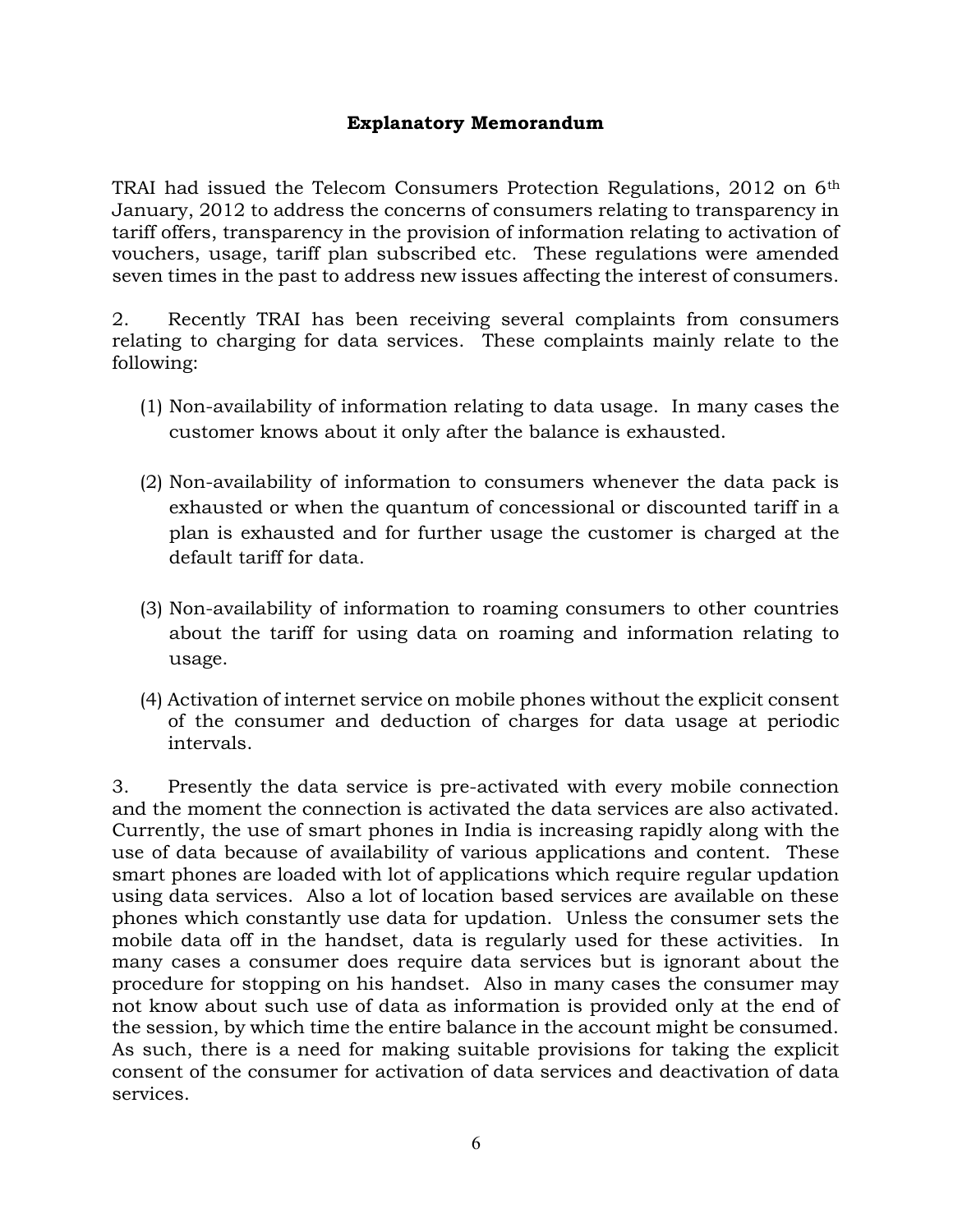4. Prepaid consumers, who are regularly using data services, generally subscribe to data packs, which could be Special Tariff Voucher (STV) or Combo Voucher, which provide for concessional tariff of data services upto a certain limit. In case of post-paid connections, some of the tariff plans also have concessional tariff for data upto certain limit. Also post-paid consumers who use data services may subscribe to add-on packs for data. In many cases the user does not know when this limit has reached since the consumer may be continuously using data services and charged for data services beyond the limit provided in STV or Combo Voucher or Tariff Plan, at the default rate of the tariff plan subscribed by him and the consumer gets a bill shock. In many cases it is observed that the default rate of tariff plan is substantially higher than the tariff under the STV or Combo Voucher or concessional tariff provided in the tariff plan. As such, there is a need to alert the consumer when the usage reaches a certain limit and also when the said limit is reached. Any usage beyond the limit should be with the knowledge of the consumer.

5. TRAI has also received complaints from consumers who had gone on international roaming about huge charges levied for data services and they had no knowledge about such usage and charges while on roaming. Since the charges for data on roaming is substantially higher, it is felt that the consumer should be advised to set the data services off in the handset in case they do not want to use data services.

6. Considering the above, a draft Telecom Consumers Protection (Eighth Amendment) Regulations, 2015 was released for public consultation on 29<sup>th</sup> April, 2015. The last date for receiving comments was 12.5.2015, which was extended by two weeks upto 26.5.2015. The various issues for consultation are discussed below:-

#### 7. Provision of information about quantum of data used, after every 5000 kilobytes of data usage, to mobile consumers who are not using any data pack:

7.1 The existing regulations already provide for provision of information to prepaid customers relating to quantum of data used, charges and balance in the account at the end of every data session. Postpaid consumers should also have information about the usage. The summary of main comments received from various stakeholders are:-

a) One of the service provider association opined that operators may be allowed the option of giving the information about usage and charges at the end of every data session or the option to send an SMS/USSD after every 5 MB of data used, the quantum of data used during the billing cycle and tariff. However for prepaid consumers, the quantum of data used since the last alert and tariff of data used.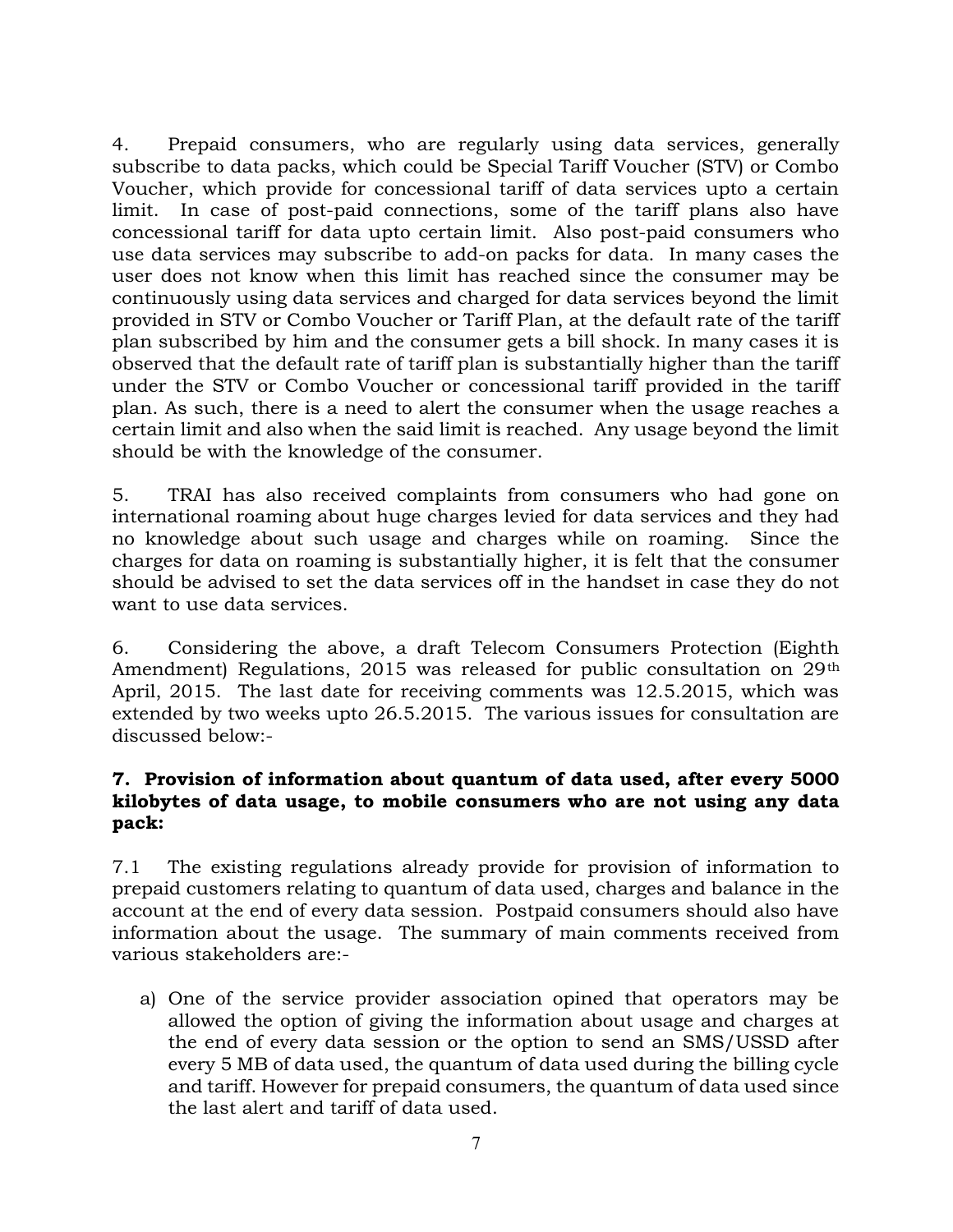- b) Some of the stakeholders including some service providers agreed that an SMS/USSD alert may be sent after every 5MB of data used, about the quantum of data used and charges for the same and also the customer will be prompted to opt for data. However, some suggested a few modifications that for prepaid consumers alert will be given after 5 MB as they are low data consumers and for postpaid consumers alert will be given after 25 MB as sending alert after 5MB for 3G and 4G consumers will give a poor customer experience. One of the service provider, however, requested for time for implementation of the provision.
- c) Some of the other stakeholders were not in support of sending such notifications after 5 MB of usage as they were of the opinion that end of session notification would be sufficient. Also in 3G/4G, there will be frequent notification because of heavy data usage and this will create to customer dissatisfaction apart from putting significant additional load on billing platform, SMSC and radio network resources.

7.2 As per the existing provisions of the regulations the prepaid consumers using data services are provided information, at the end of the session, about quantum of data usage, charges deducted and the balance in the account. These provisions of the regulations will continue to be in force. However, in the case of long data sessions, the session may cost substantially to the consumer. Therefore, there is a need to alert the consumer, who has not taken any data pack or add-on pack or does not have any free or discounted tariff for usage of data under a tariff plan, about his usage at periodic intervals during the session for such long data session. Such alerts will be sent to post-paid consumers also so that they could manage their account prudently. Earlier it was proposed to mandate provision of information during the session, after periodic intervals, about usage as well as charges. However, considering the submission of some of the service providers, the Authority decided not to mandate provision of information relating to charges during the data session. Accordingly, the Authority has prescribed that in case of those consumers who have not taken any data pack- STVs or Combo or add-on packs, information about quantum of data used during the session, should be given to such consumers during data session after every 10000 kilobytes (10 MB) of data. For example, if a consumer has used 12000 kilobytes of data in a session, he should be given information after consuming 10000 kilobytes and at the end of the session after consuming 12000 kilobytes. The information given at 10000 kilobytes and 12000 kilobytes should be cumulative.

8. Provision of information to mobile consumers who are using data pack, through SMS/USSD, about quantum of data used after consumption of 50% of data, 90% of data and 100% of data. Also after 90% usage, provision of information about the applicable tariff after exhausting the said pack: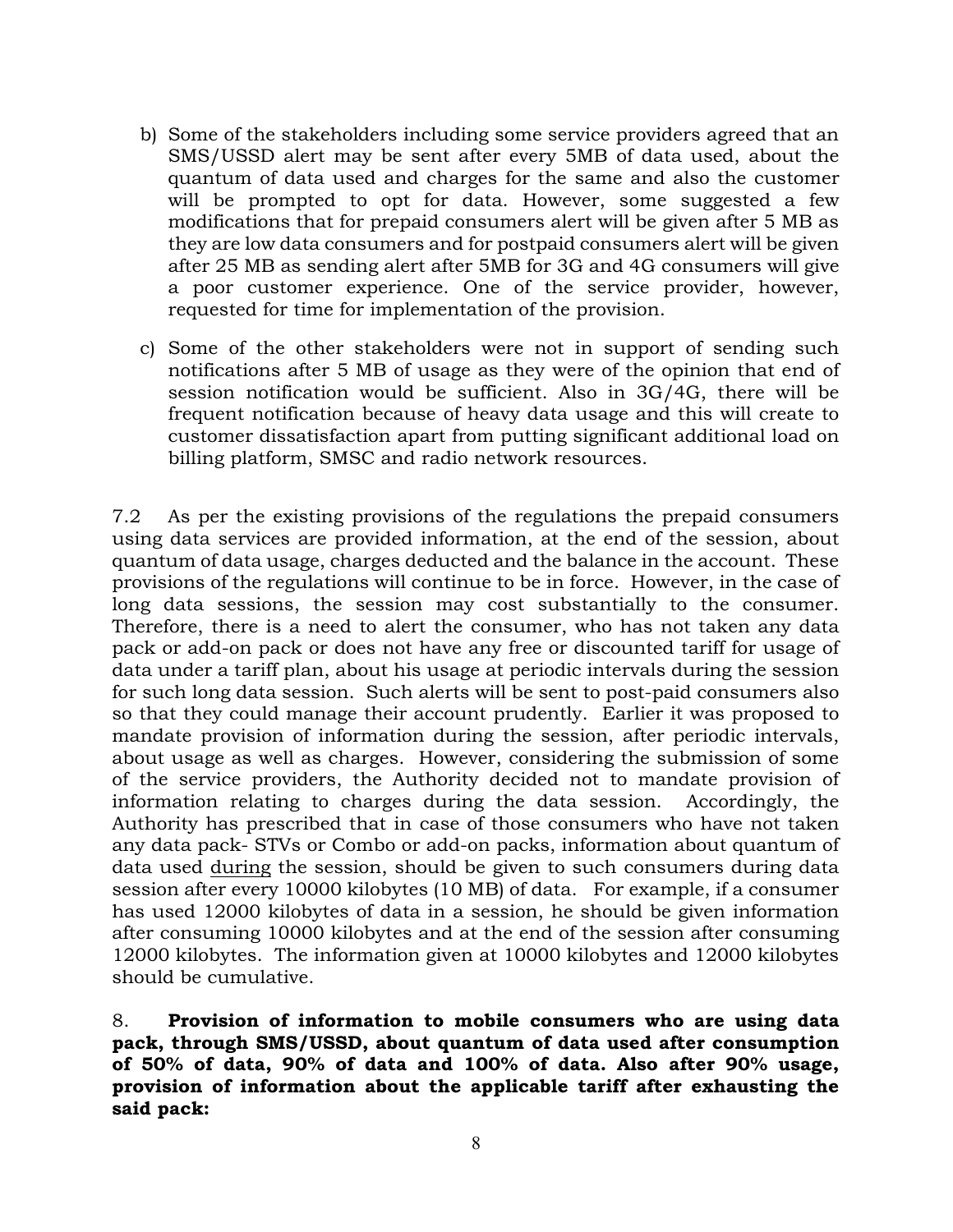8.1 The above proposal was for protecting the interest of consumers who are using data packs through STV or Combo Voucher or add on pack. The summary of comments received from various stakeholders were:-

- a) Most of the stakeholders were broadly in agreement with the proposal. One service provider association opined that operators may be either allowed the option that an alert may be sent when the balance in customer's account approaches the data usage quota (eg. at 50MB, 30 MB etc.) or an alert at 80% data usage and 100% data usage as per existing direction.
- b) Some of the service providers opined that for post-paid customers an alert at 50%, 90% and 100% could be implemented and also prompting the customer to opt for a new pack. However, for prepaid customers, since they may have opted for multiple data pack an alert may be sent when the balance in customer's account approaches the data usage quota (eg. at 50MB, 30 MB etc.)
- c) One service provider opined that the existing practice of giving the information after data session may be sufficient.

8.2 In the case of consumers who have taken data pack such as STV or Combo Voucher or add-on pack or if the tariff plan provides for free or discounted tariff for data usage upto a certain limit, an alert should be given to such consumers each time immediately after consumption of 50%, 90% and 100% of data limit in such data pack or tariff plan. Since most of the stakeholders were in agreement and taking into consideration the submission of some of the service providers, the Authority has also provided an alternative provision for giving such alert when the quantum of balance data available reaches 500 megabytes, 100 megabytes and 10 megabytes.

8.3 Further after consumption of ninety percent of data or when his account reaches ten megabytes, the details of tariff applicable on usage of data beyond the quantum of data available in the account of the consumer should also be communicated.

8.4 For example, a prepaid consumer has taken a data pack providing for 800 megabytes valid for 30 days or a postpaid consumer with a tariff plan offering free usage of data upto 800 megabytes. The alert should be given at 400 megabytes, 720 megabytes and after exhausting 800 megabytes. Alternatively the alerts can be given when the balance data available reaches 500 megabytes, 100 megabytes and 10 megabytes. Also when the limit reaches 720 megabytes or balance reaches 10 megabytes, as the case may be, in addition to the alert, details of tariff applicable on usage of data beyond the data limit should also be communicated.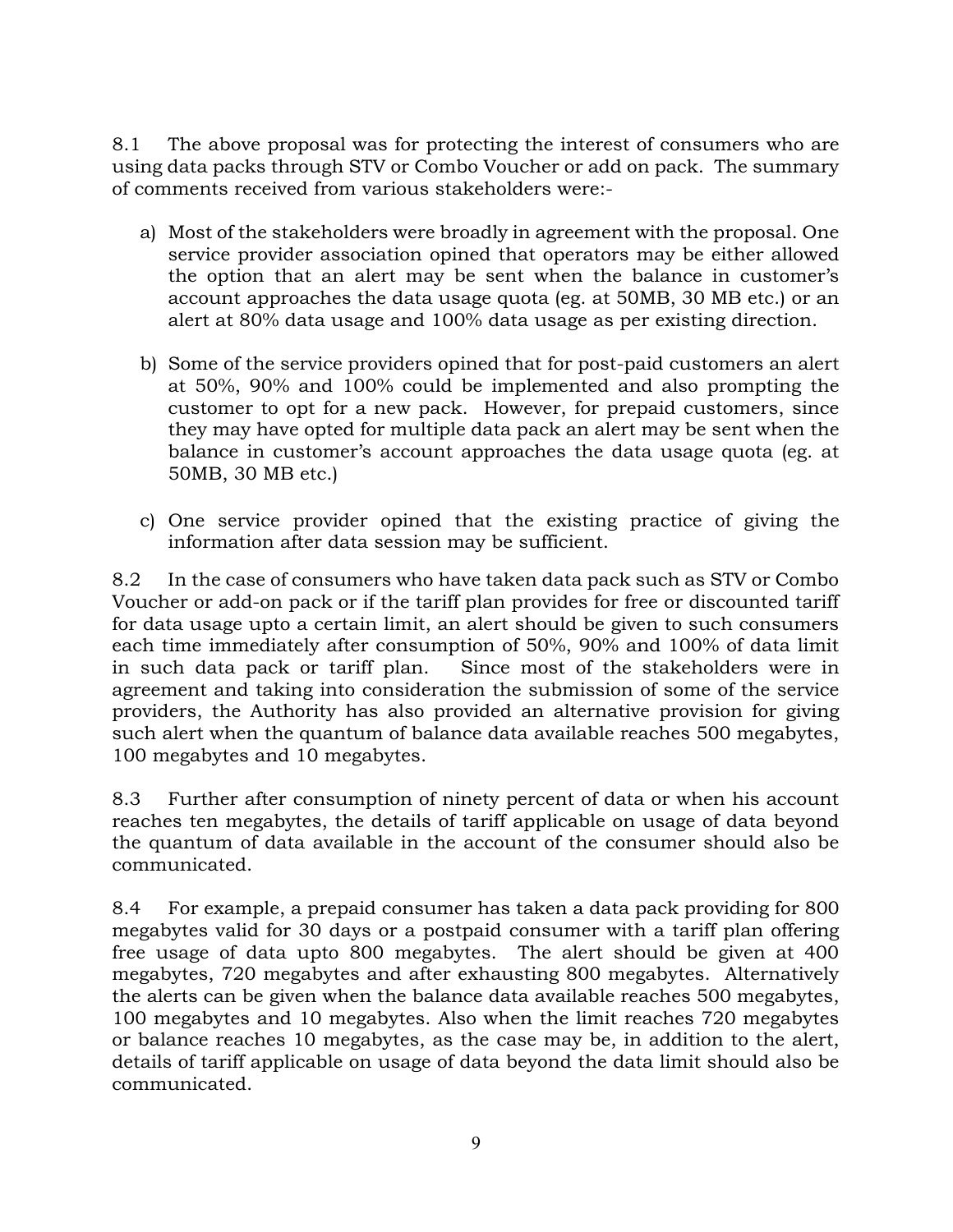## 9. Provision of alert to international roaming customers about deactivation of data service in mobile phone:

9.1 This proposal for provision of alert to international roaming customers was to caution them to 'switch off' data in their handset in case they do not intend to use data service as the charges for data in international roaming is substantially high. All the stakeholders have agreed that alerts can be given to international roaming customers. Hence the Authority has accordingly mandated provision of such alerts to international roaming customers.

## 10. Activation or deactivation of data services:

10.1 Considering the various complaints being received in TRAI about activation of data services and charging for the same even though the customer does not require data services it was proposed that data services should be activated on mobile only with the explicit consent of the customer. It was also proposed that the consent should be taken through toll free short code 1925 in the prescribed manner and the procedure for deactivation should also be conveyed to consumers through SMS at regular intervals. The summary of comments received from stakeholders is given below:-

- a) Most of the service providers and their associations have not supported the proposal for activation of service while supporting re-activation and deactivation of services through the short code. They opined that the current mechanism of deactivation of the data services through short code of 1925 implemented by service providers could give customers, not requiring data services, adequate option to discontinue the services. They also insisted that data services are core service similar to voice and SMSs. Presently customers are not required to activate voice calling and SMS and the same non-discriminatory approach should be exercised for data access.
- b) One of the service provider mentioned that 3G/4G are data centric services and such consumer, therefore must be excluded.
- c) Some other stakeholders including few service providers have agreed with the proposal but sought time for implementation.

10.2 Subsequently, at the request of Cellular Operators Association of India, a meeting was held in TRAI on 12th June, 2015 with the representatives of Industry Associations and their member service providers to discuss the draft proposals.

10.3 After considering the views of stakeholders, including discussions with the service providers and industry associations, and the interest of consumers, the